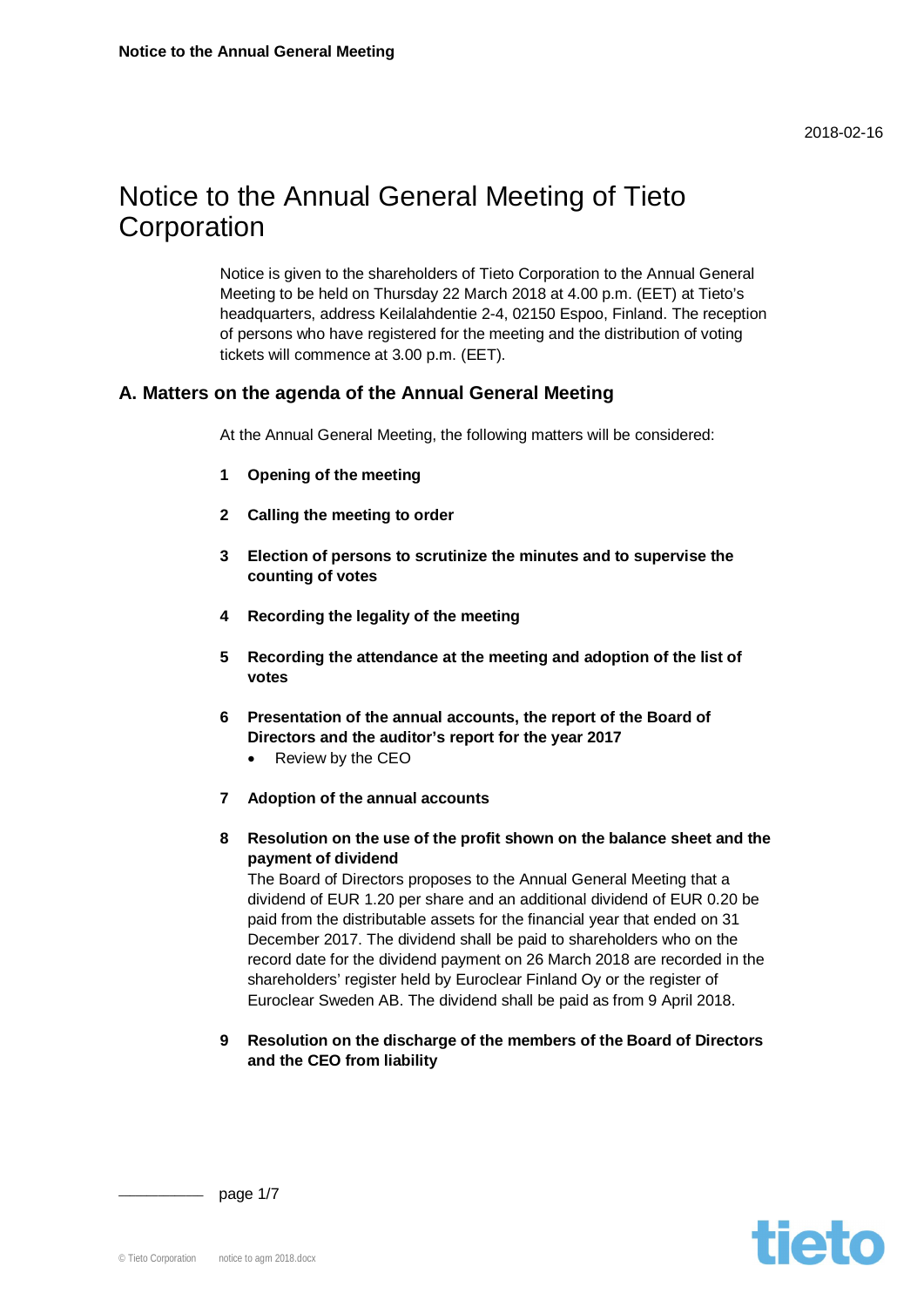## **10 Resolution on the remuneration of the members of the Board of Directors**

The Shareholders' Nomination Board proposes that the remuneration of the Board of Directors will be annual fees and remain unchanged as follows: EUR 91 000 to the Chairman, EUR 55 000 to the Deputy Chairman and EUR 36 000 to the ordinary members of the Board of Directors. The same fee as to the Board Deputy Chairman will be paid to the Chairman of a Board committee unless the same individual is also the Chairman or Deputy Chairman of the Board. In addition to these fees it is proposed that the member of the Board of the Directors be paid the same remuneration of EUR 800 for each Board meeting as currently and for each permanent or temporary committee meeting. It is the company's practice not to pay fees to Board members who are also employees of the Tieto Group.

The Shareholders' Nomination Board proposes that 40% of the fixed annual remuneration be paid in Tieto Corporation's shares purchased from the market. The shares will be purchased within two weeks from the release of the interim report 1 January-31 March 2018. According to the proposal, the Annual General Meeting will resolve to acquire the shares directly on behalf of the members of the Board which is an approved manner to acquire the company's shares in accordance with the applicable insider rules. The Shareholders' Nomination Board is of the opinion that increasing long-term shareholding of the Board members will benefit all the shareholders.

- **11 Resolution on the number of members of the Board of Directors** The Shareholders' Nomination Board proposes to the Annual General Meeting that the number of Board members be seven.
- **12 Election of members of the Board of Directors and the Chairman** The Shareholders' Nomination Board proposes to the Annual General Meeting that the current Board members Kurt Jofs, Harri-Pekka Kaukonen, Timo Ahopelto, Johanna Lamminen, Endre Rangnes and Jonas Synnergren be re-elected and in addition, Liselotte Hägertz Engstam is proposed to be elected as a new Board member. Sari Pajari and Jonas Wiström have informed that they are not available for re-election. The Shareholders' Nomination Board proposes that Kurt Jofs shall be re-elected as the Chairman of the Board of Directors.

The term of office of the Board members ends at the close of the next Annual General Meeting. All the proposed candidates have given their consent to being elected.

Liselotte Hägertz Engstam (born 1960), a Swedish citizen, is a non-executive Board professional and currently acts as the Chairman of the Board at Aino Health AB and as a Board Member of Zalaris A/S (publ), Transtema Group AB and Itello AB, among others. She has earlier held Nordic and international executive positions at global IT companies HCL Technologies and IBM as well as at a construction group Skanska. Liselotte Hägertz Engstam holds a



page 2/7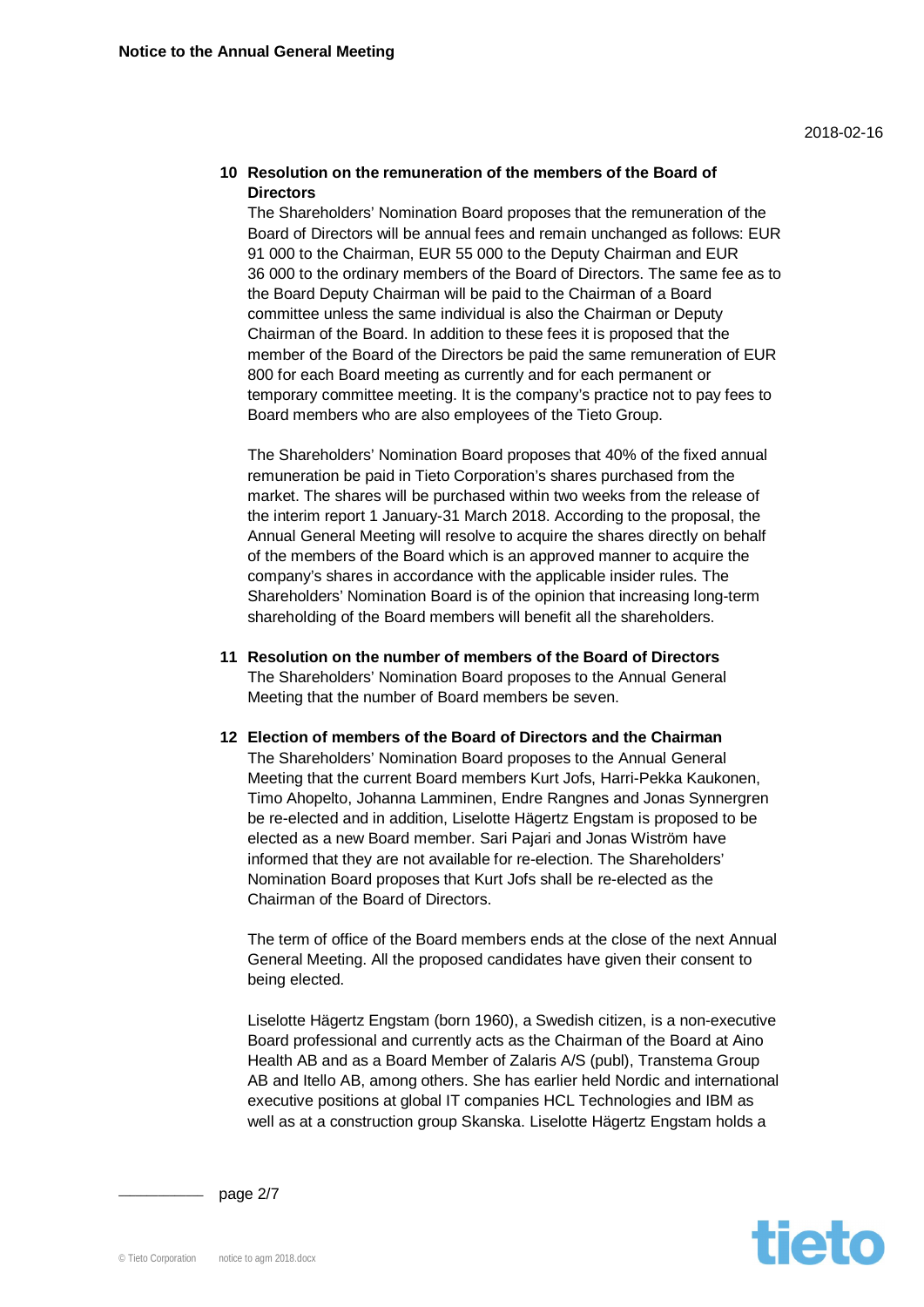Master of Science (Civ.Eng.) from the Chalmers University of Technology and executive education from institutions such as Harvard, IMD and INSEAD.

The biographical details of the can[didates and inform](http://www.tieto.com/cv)ation on their holdings are available on Tieto's website at www.tieto.com/cv.

In addition to the above candidates, the company's personnel shall appoint two members, each with a personal deputy, to the Board of Directors. The term of office for the personnel representatives is two years and Esa Koskinen (deputy Ilpo Waljus) and Robert Spinelli (deputy Anders Palklint) are appointed to the Board until the Annual General Meeting 2020.

## **13 Resolution on the remuneration of the auditor**

The Board of Directors proposes to the Annual General Meeting, in accordance with the recommendation of the Audit and Risk Committee of the Board of Directors, that the auditor to be elected at the Annual General Meeting be reimbursed according to the auditor's invoice and in compliance with the purchase principles approved by the Committee.

## **14 Election of the auditor**

The Board of Directors proposes to the Annual General Meeting, in accordance with the recommendation of the Audit and Risk Committee of the Board of Directors, that the firm of authorized public accountants PricewaterhouseCoopers Oy be re-elected as the company's auditor for the financial year 2018. The firm of authorized public accountants PricewaterhouseCoopers Oy has notified that KHT Tomi Hyryläinen will act as the auditor with principal responsibility.

The Audit and Risk Committee has prepared its recommendation in accordance with the EU Audit Regulation (537/2014). The Audit and Risk Committee confirms that its recommendation is free from influence by a third party and that no clause of the kind referred to in paragraph 6 of Article 16 of the EU Audit Regulation, which would restrict the choice by the Annual General Meeting as regards the appointment of the auditor, has been imposed upon it.

## **15 Authorizing the Board of Directors to decide on the repurchase of the company's own shares**

The Board of Directors proposes to the Annual General Meeting that the Board of Directors be authorized to decide on the repurchase of the company's own shares as follows:

- The amount of own shares to be repurchased shall not exceed 7 400 000 shares, which currently corresponds to approximately 10% of all the shares in the company. Only the unrestricted equity of the company can be used to repurchase own shares.
- Own shares can be repurchased at a price formed in public trading on the date of the repurchase or at a price otherwise formed on the market.



page 3/7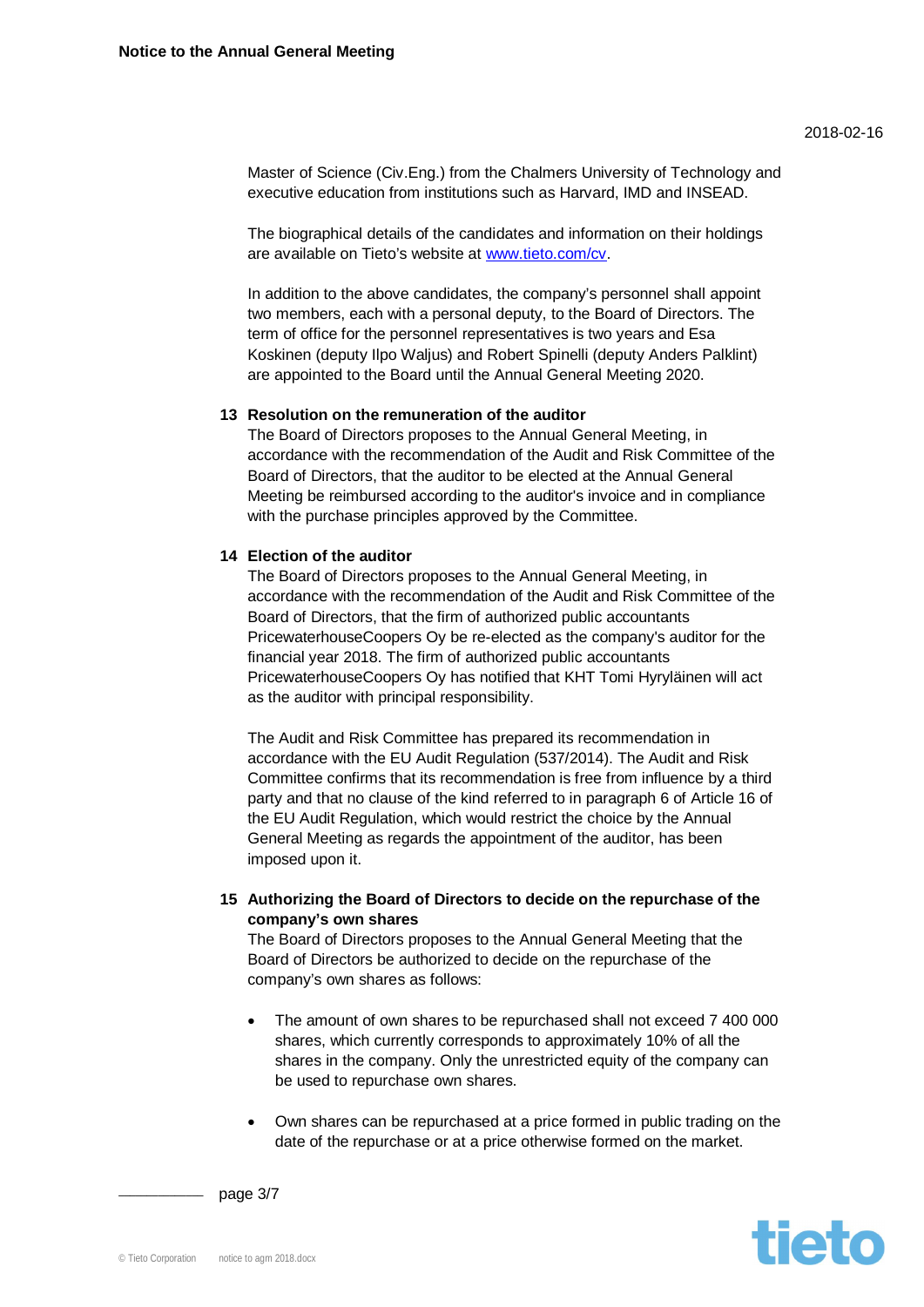The Board of Directors decides how the share repurchase will be carried out. Own shares can be repurchased inter alia by using derivatives. The company's own shares can be repurchased otherwise than in proportion to the shareholdings of the shareholders (directed repurchase).

The authorization cancels previous unused authorizations to decide on the repurchase of the company's own shares. The authorization is effective until the next Annual General Meeting, however, no longer than until 30 April 2019.

**16 Authorizing the Board of Directors to decide on the issuance of shares as well as on the issuance of option rights and other special rights entitling to shares**

The Board of Directors proposes to the Annual General Meeting that the Board of Directors be authorized to decide on the issuance of shares as well as on the issuance of option rights and other special rights entitling to shares referred to in chapter 10 section 1 of the Companies Act in one or more tranches as follows:

- The amount of shares to be issued based on the authorization (including shares to be issued based on the special rights) shall not exceed 7 400 000 shares, which currently corresponds to approximately 10% of all the shares in the company. However, out of the above maximum amount of shares to be issued no more than 700 000 shares, currently corresponding to less than 1% of all of the shares in the company, may be issued as part of the company's share-based incentive programs.
- The Board of Directors decides on the terms and conditions of the issuance of shares as well as of option rights and other special rights entitling to shares. The authorization concerns both the issuance of new shares as well as the transfer of treasury shares. The issuance of shares as well as of option rights and other special rights entitling to shares may be carried out in deviation from the shareholders' pre-emptive right (directed issue).

The authorization cancels previous unused authorizations to decide on the issuance of shares as well as on the issuance of option rights and other special rights entitling to shares. The authorization is effective until the next Annual General Meeting, however, no longer than until 30 April 2019.

## **17 Closing of the meeting**

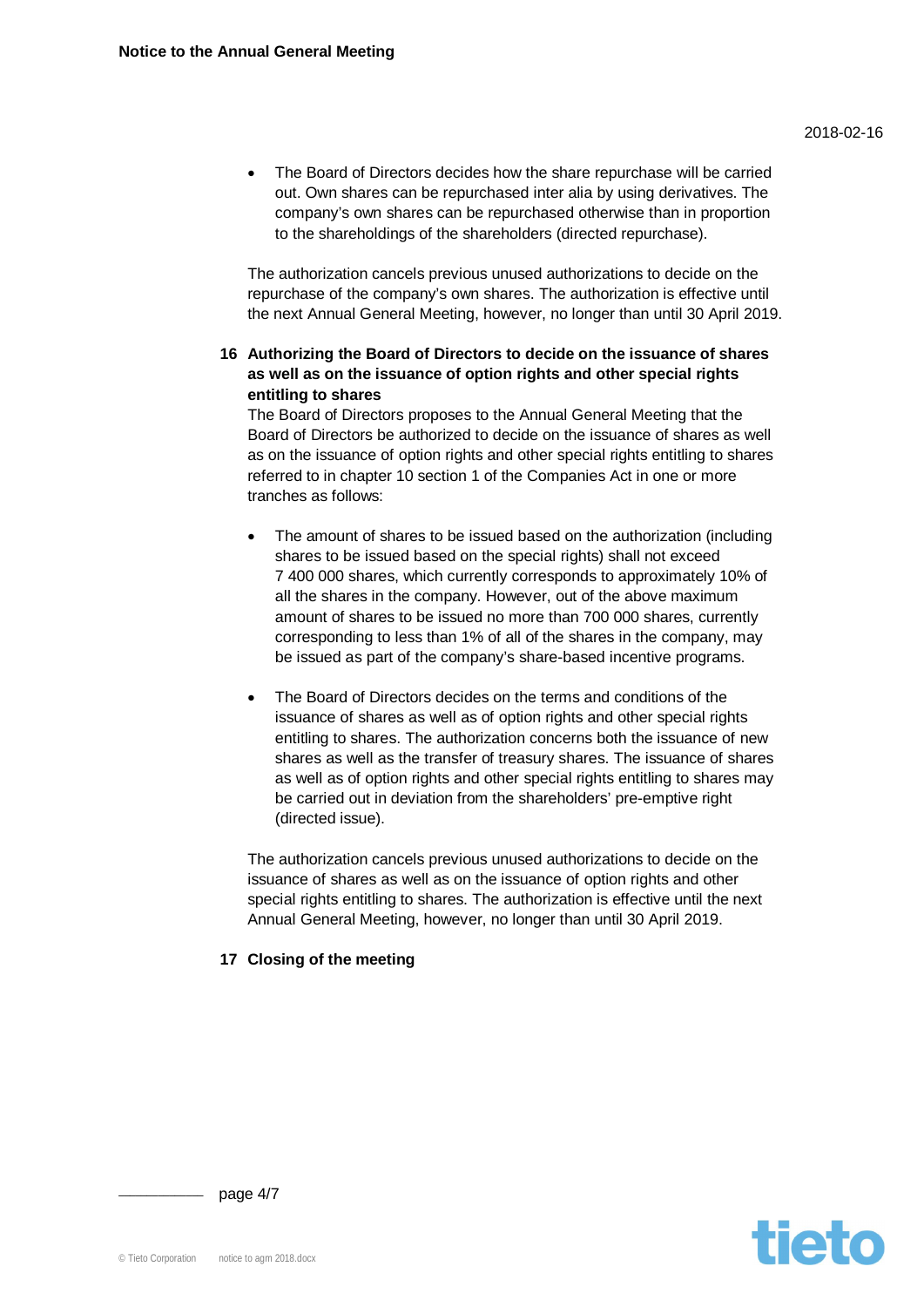## **B. Documents of the Annual General Meeting**

The agenda of the Annual General Meeting, the proposals of the Board of Directors and the Shareholders' Nomination Board and this notice are available on the company's website www.tieto.com/agm. The annual report, the report of the Board of Directors and the auditor's report of Tieto Corporation are available on the website at the latest on 28 February 2018. These documents are also available at the meeting. Copies of these documents and of this notice will be sent to shareholders upon request. The minutes of the meeting will be available on the company's website at the latest on 5 April 2018.

## **C. Instructions for the participants in the Annual General Meeting**

## **1 Shareholders registered in the shareholders' register**

Each shareholder, who is registered on 12 March 2018 in the shareholders' register of the company held by Euroclear Finland Oy, has the right to participate in the Annual General Meeting. A shareholder, whose shares are registered on his/her Finnish book-entry account, is registered in the shareholders' register of the company.

A shareholder, who is registered in the shareholders' register of the company and wants to participate in the Annual General Meeting, shall register for the meeting no later than on 16 March 2018 at 3.00 p.m. (EET) by giving a prior notice of participation, which must be received by the company no later than by the above mentioned time. Such notice can be given:

- through Tieto's website at www.tieto.com/agm
- by e-mail agm@tieto.com
- x by phone +358 20 727 1740 (Mon-Fri 9.00 a.m.-3.00 p.m. EET) or
- by mail to Tieto, Legal/AGM, P.O. Box 2, FI-02101 Espoo, Finland.

In connection with the registration, a shareholder shall notify his/her name, personal identification number or business ID, address, telephone number and the name of a possible assistant or proxy representative and the personal identification number of a proxy representative. The personal data given to Tieto Corporation is used only in connection with the Annual General Meeting and with the processing of related registrations.

The shareholder, his/her authorized representative or proxy representative shall, where necessary, be able to prove his/her identity and/or right of representation at the meeting.

#### **2 Holders of nominee registered shares**

A holder of nominee registered shares has the right to participate in the general meeting by virtue of such shares, based on which he/she on the record date of the general meeting, i.e. on 12 March 2018, would be entitled to be registered in the shareholders' register of the company held by Euroclear Finland Oy. The right to participate in the general meeting requires, in addition, that the shareholder on



page 5/7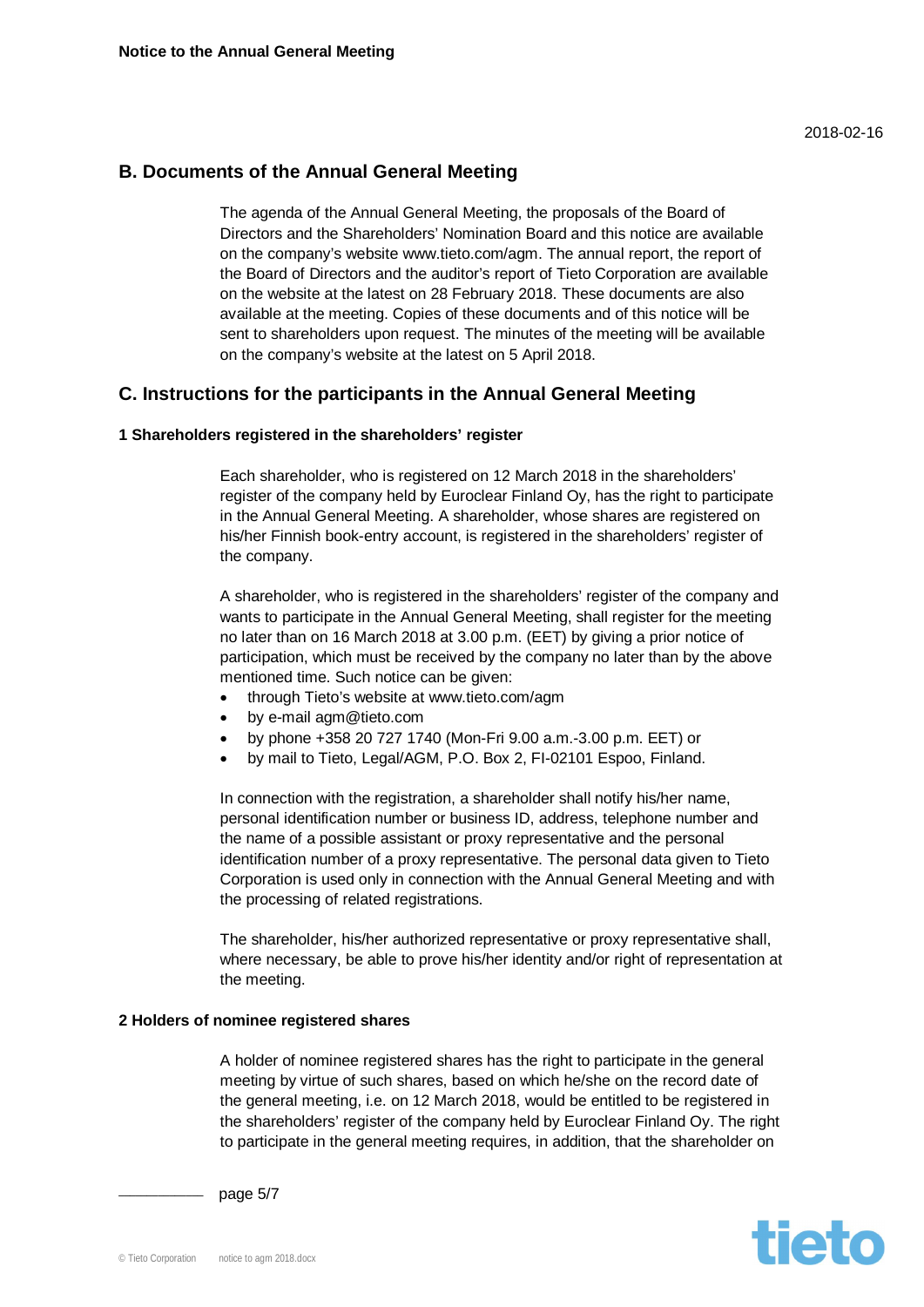the basis of such shares has been registered into the temporary shareholders' register held by Euroclear Finland Oy at the latest by 19 March 2018 by 10 a.m. (EET). As regards nominee registered shares this constitutes due registration for the general meeting.

A holder of nominee registered shares is advised to request without delay necessary instructions regarding the registration in the temporary shareholders' register of the company, the issuing of proxy documents and registration for the general meeting from his/her custodian bank. The account management organization of the custodian bank has to register a holder of nominee registered shares, who wants to participate in the general meeting, into the temporary shareholders' register of the company at the latest by 19 March 2018 by 10 a.m.

[For further informati](http://www.tieto.com/agm)on on the Annual General Meeting please visit www.tieto.com/agm.

## **3 Shares registered in Euroclear Sweden AB**

A shareholder with shares registered in Euroclear Sweden AB's Securities System who wishes to attend and vote at the Annual General Meeting must:

1 be registered in the shareholders' register maintained by Euroclear Sweden AB not later than on 12 March 2018.

Shareholders whose shares are registered in the name of a nominee must, in order to be eligible to request a temporary registration in the shareholders' register of Tieto Corporation maintained by Euroclear Finland Oy, request that their shares are reregistered in their own names in the register of shareholders maintained by Euroclear Sweden AB, and procure that the nominee sends the request for temporary registration to Euroclear Sweden AB on their behalf. Such reregistration must be made as of 12 March 2018 and the nominee should therefore be notified well in advance.

2 request temporary registration in the shareholders' register of Tieto Corporation maintained by Euroclear Finland Oy. Such request shall be submitted in writing to Euroclear Sweden AB no later than on 13 March 2018 at 15.00 Swedish time.

This temporary registration made through written request to Euroclear Sweden AB is considered a notice of attendance at the general meeting.

[Further information](http://www.tieto.com/agm) on attending the Annual General Meeting is available on www.tieto.com/agm.



page 6/7